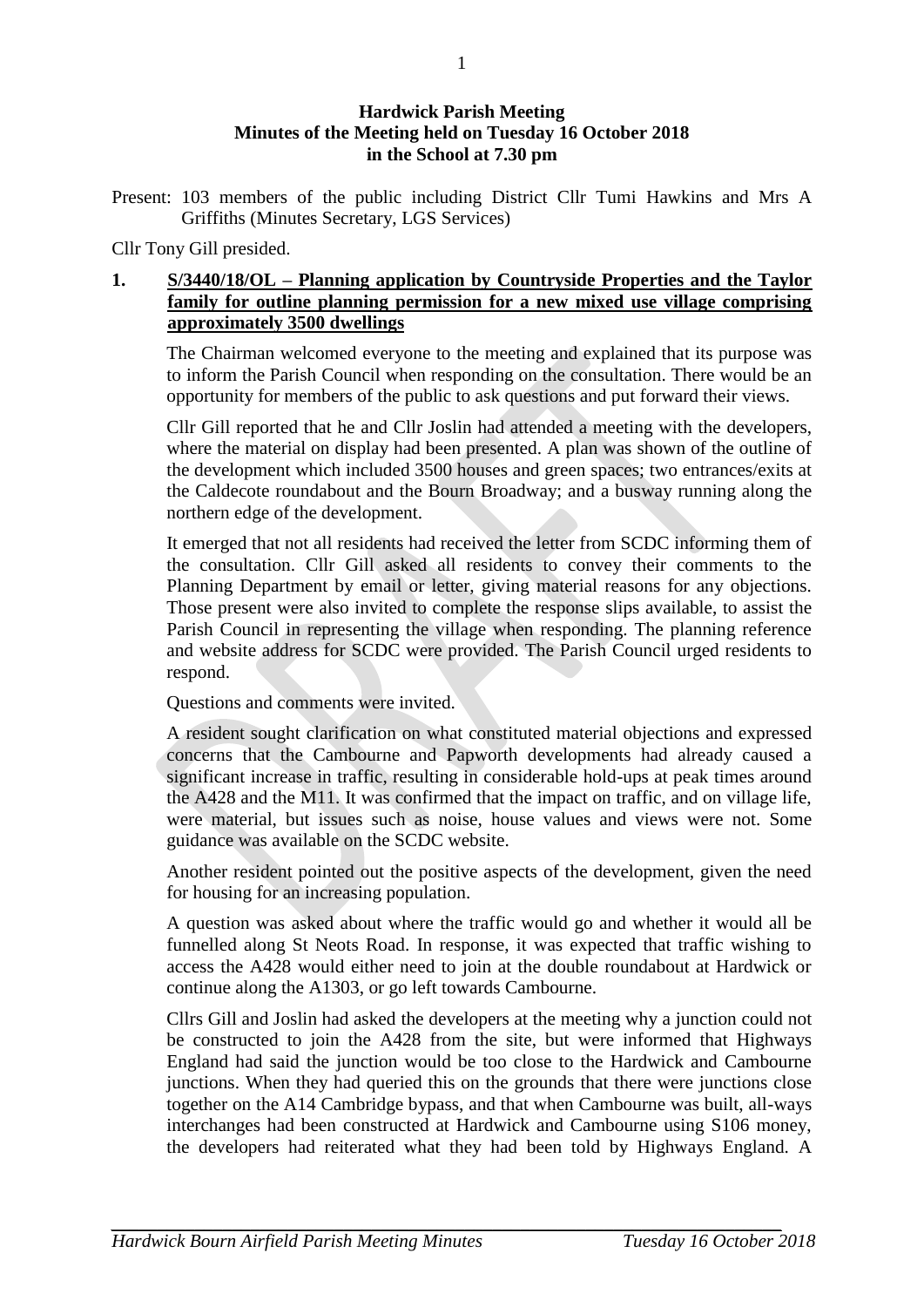resident commented that it would be "insane" to allow that amount of traffic onto St Neots Road.

A resident pointed out that the last Local Plan had been rejected by the Inspector as unsustainable, leading to a plan for an express busway, but now the proposed busway was in doubt, leaving Bourn Airfield as part of the current Local Plan but with no infrastructure in place to support it. Cllr Gill outlined the background to the Local Plan which had been found sound by the Inspector, and was likely to go ahead in view of the need for housing. It was necessary to make the views of local residents known so that the outcome could work in their favour.

A resident commented that the development was already a done deal and would result in years of difficulties if no infrastructure was provided.

Concerns were expressed that developers could not afford to build affordable housing and young adults would be unable to get onto the housing ladder, as the proposed low cost housing and green spaces might be dropped from the plans.

Furthermore, as the main route in and out of Hardwick was already backed up at peak times, it would be necessary, in view of the traffic coming from Bourn Airfield and Loves Farm, to give people leaving the village right of way, perhaps by a mini roundabout.

It was noted that there would be some S106 money for alleviating problems, such as providing funds to prevent rat running through the village, providing roundabouts, etc. Residents observed that Hardwick would be competing with other villages for a share of S106 funding.

A resident asked whether they should be lobbying the Highways Agency independently for an additional junction. Cllr Gill had been told by the developers that they would be willing to support more junctions onto the A428. The Highways department had asked for an extension to the end of November to comment on the application. It was suggested that the local parish councils should get together to coordinate their responses.

Cllr Steve Jones, Convenor of the Coalition of Parish Councils and a Bourn Parish Councillor, confirmed the understanding that junctions too close together would break the Highways planning rules, but indicated a willingness to join with the Parish Council as too much traffic would be generated, which should go on to the Girton interchange.

A resident commented that infrastructure had wider implications than traffic alone, as this would include GP practices, dentist, schools, facilities for the elderly and leisure and social facilities. It was essential that infrastructure should be in place at the outset. The example of Cambourne, where infrastructure followed long after the building, was cited.

Residents asked whether any traffic analysis had been carried out. A considerable buffer of green land between Bourn Airfield and the other villages to provide separation was important to avoid them becoming a long corridor of development.

Cllr Jones responded that a survey had been carried out four years ago, but another was now needed. Destinations were found to be approximately 25% Cambridge, 25% South Cambridgeshire, 25% outside South Cambridgeshire and 25% to the north of Cambridge. Whilst some 40% of traffic travelled towards Cambridge, not all went into Cambridge itself. The proposal for a busway would not solve the issue as there would still be over 1800 car journeys coming out of the Bourn Airfield development.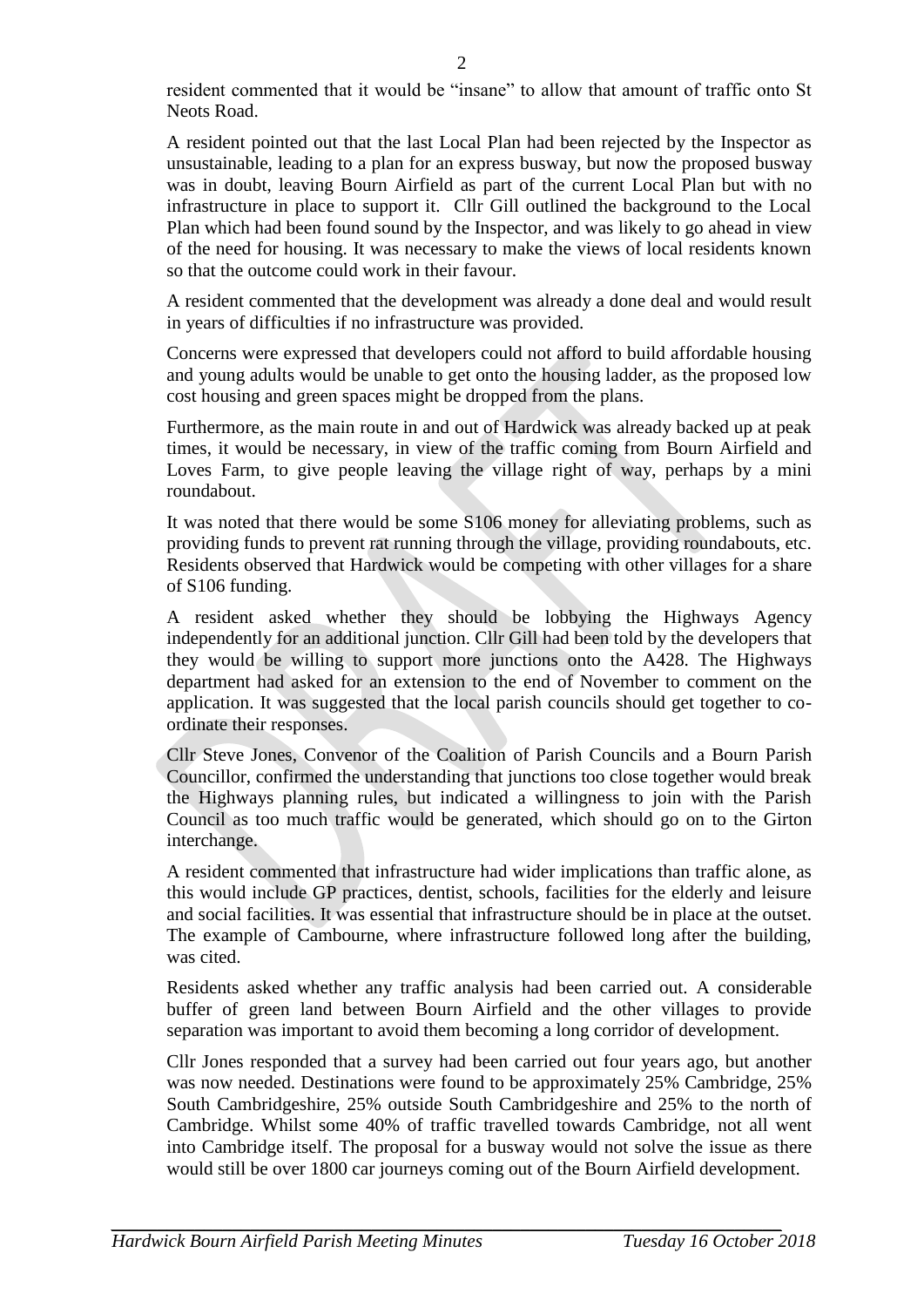A resident observed that the easier the road access provided, the more attractive the area would become to London commuters, etc. Cycleways should be promoted to ensure local people could move around and there should be less focus on roads. Cllr Gill outlined the Greenways initiative which would give more scope for cycling and walking.

A question was asked about why there were no bridleways proposed in the development, and that off-road access for leisure was necessary. Residents were again urged to make their views known to the planners.

A comment was made that whilst infrastructure such as access to the A428 was fundamental, the plans should be scrutinised further for aspects they omitted.

It was observed that the concept seemed to be for a dormitory village, with only a tiny amount of space devoted to employment. The sustainability of the development was queried, as the number of people who would work there and the number of jobs to be created was not known.

A resident commented that the A428, M11 and new junction were beyond the control of the village but it could make St Neots Road unattractive for traffic to use. He cited recent moves by other villages to reduce the speed limits to 20 mph and urged the Parish Council to press for traffic improvements. The resident sought agreement from those present and a show of hands indicated support for his proposal.

Cllr Gill explained that S106 money was available for traffic improvements but without this, it would be necessary for the CCC Highways department to provide funding. It could not be demanded as a precondition of the development, as this was not in Hardwick parish. The process was outlined, whereby the Parish Council would inform SCDC of its requirements but SCDC would negotiate the S106 agreement with the developers according to specific rules and regulations. Funds for such projects either had to come from SCDC negotiating the S106 agreement or the Parish Council raising the funds itself from CCC or SCDC. For example, the Parish Council had attempted over several years to obtain funds for work at Cahills Corner without success and had had to pay itself for the work done.

A resident asked whether the District Councillor or local MP could also be lobbied. It was noted that the SCDC Planning Portfolio holder was present at this meeting.

Another resident observed that there were two options available for road transport, either to improve it or make it difficult for others. He expressed concerns that children would have to cross the road to get to Comberton Village College and therefore pedestrian crossings were needed. People needed housing and the village should seek to manage the situation and pursue what could be achieved and lived with.

Clarification was sought regarding the timescale for the application and when building might commence. It was hoped that the outline permission would be granted by 31 December, and if granted the Reserved Matters would take until 2019-2020 to be approved. All Reserved Matters such as parking and open areas had to be agreed with the planners before commencement of the work, possibly in 2021. Homes would be built at a rate of approximately 150 per year, taking about 24 years for completion of 3500 houses.

A question was asked about how the developers might be encouraged to promote local improvements and employment, such as by requiring a percentage of local labour to be used on the development. The resident argued that many issues needed to be agreed at the outset.